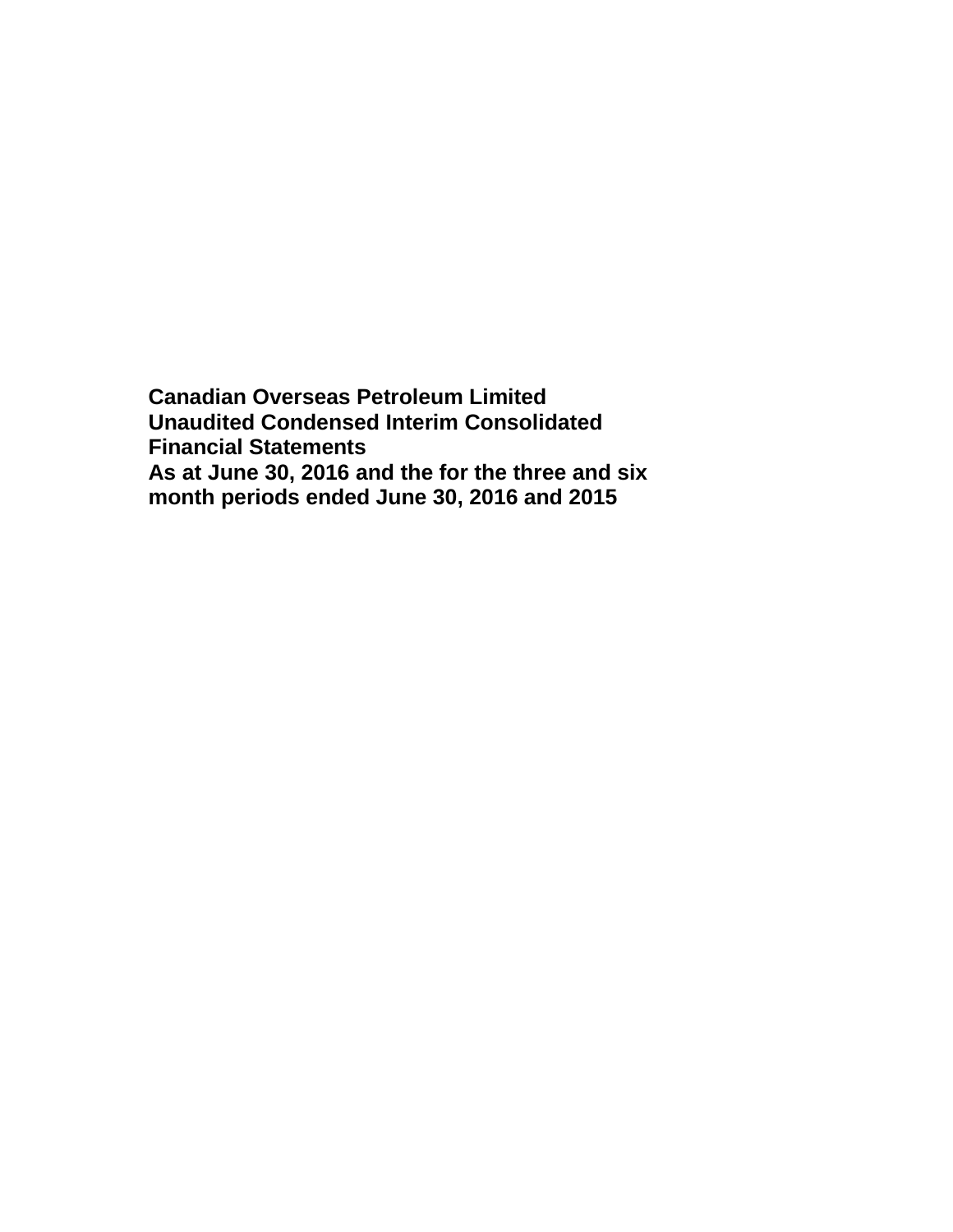#### **Management's Responsibility for Consolidated Financial Statements**

The information provided in these unaudited condensed interim consolidated financial statements is the responsibility of management. In the preparation of the statements, estimates are sometimes necessary to make a determination of future values for certain assets or liabilities. Management believes such estimates have been based on careful judgments and have been properly reflected in the accompanying consolidated financial statements.

Management maintains a system of internal controls to provide reasonable assurance that the Company's assets are safeguarded and to facilitate the preparation of relevant and timely information.

The audit committee has reviewed the unaudited condensed interim consolidated financial statements with management and the auditors, and has reported to the Board of Directors. The Board of Directors has approved the unaudited consolidated interim financial statements as presented.

*Signed "Arthur S. Millholland" Signed "Aleksandra Owad"* Arthur S. Millholland Aleksandra Owad President and Chief Executive Officer Chief Financial Officer August 11, 2016 August 11, 2016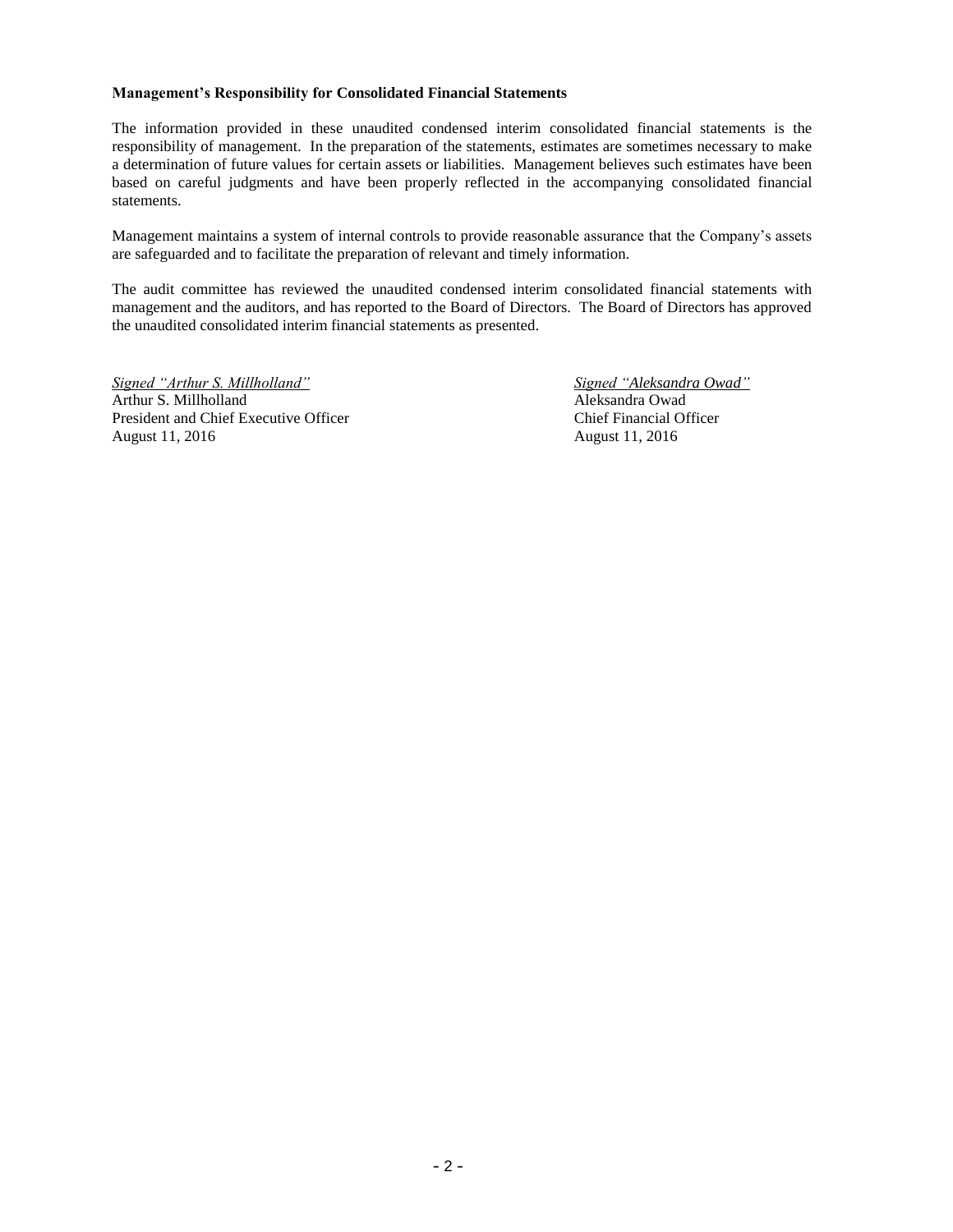# **Condensed Consolidated Statements of Financial Position (unaudited)**

**(in thousands of United States dollars)**

| <b>June 30,</b><br>As at<br>2016                  |              | December 31,<br>2015 |  |
|---------------------------------------------------|--------------|----------------------|--|
| <b>Assets</b>                                     |              |                      |  |
| Current                                           |              |                      |  |
| Cash and cash equivalents (note 3)                | \$<br>5,223  | \$<br>2,015          |  |
| Accounts receivable                               | 212          | 149                  |  |
| Prepaid expenses                                  | 160          | 219                  |  |
|                                                   | 5,595        | 2,383                |  |
| Deposits and prepayments                          | 51           | 51                   |  |
| Exploration and evaluation assets (note 5)        | 16,559       | 16,455               |  |
| Office equipment                                  | 80           | 109                  |  |
|                                                   | \$<br>22,285 | \$<br>18,998         |  |
| <b>Liabilities</b>                                |              |                      |  |
| Current                                           |              |                      |  |
| Accounts payable and accrued liabilities (note 6) | \$<br>1,316  | \$<br>1,424          |  |
|                                                   | 1,316        | 1,424                |  |
| Derivative liability (note 7a)                    | 3,545        | 367                  |  |
|                                                   | 4,861        | 1,791                |  |
| <b>Shareholders' Equity</b>                       |              |                      |  |
| Share capital (note $7(a)$ )                      | 123,619      | 120,730              |  |
| Warrants (note $7(b)$ )                           | 2,612        | 2,612                |  |
| Contributed capital reserve (note $7(c)$ )        | 49,282       | 48,014               |  |
| Deficit                                           | (155,909)    | (151, 687)           |  |
| Accumulated other comprehensive income            | (2,180)      | (2, 462)             |  |
|                                                   | 17,424       | 17,207               |  |
|                                                   | \$<br>22,285 | \$<br>18,998         |  |

**Going concern** *(note 2)* **Commitments and contractual obligations** *(note 8)*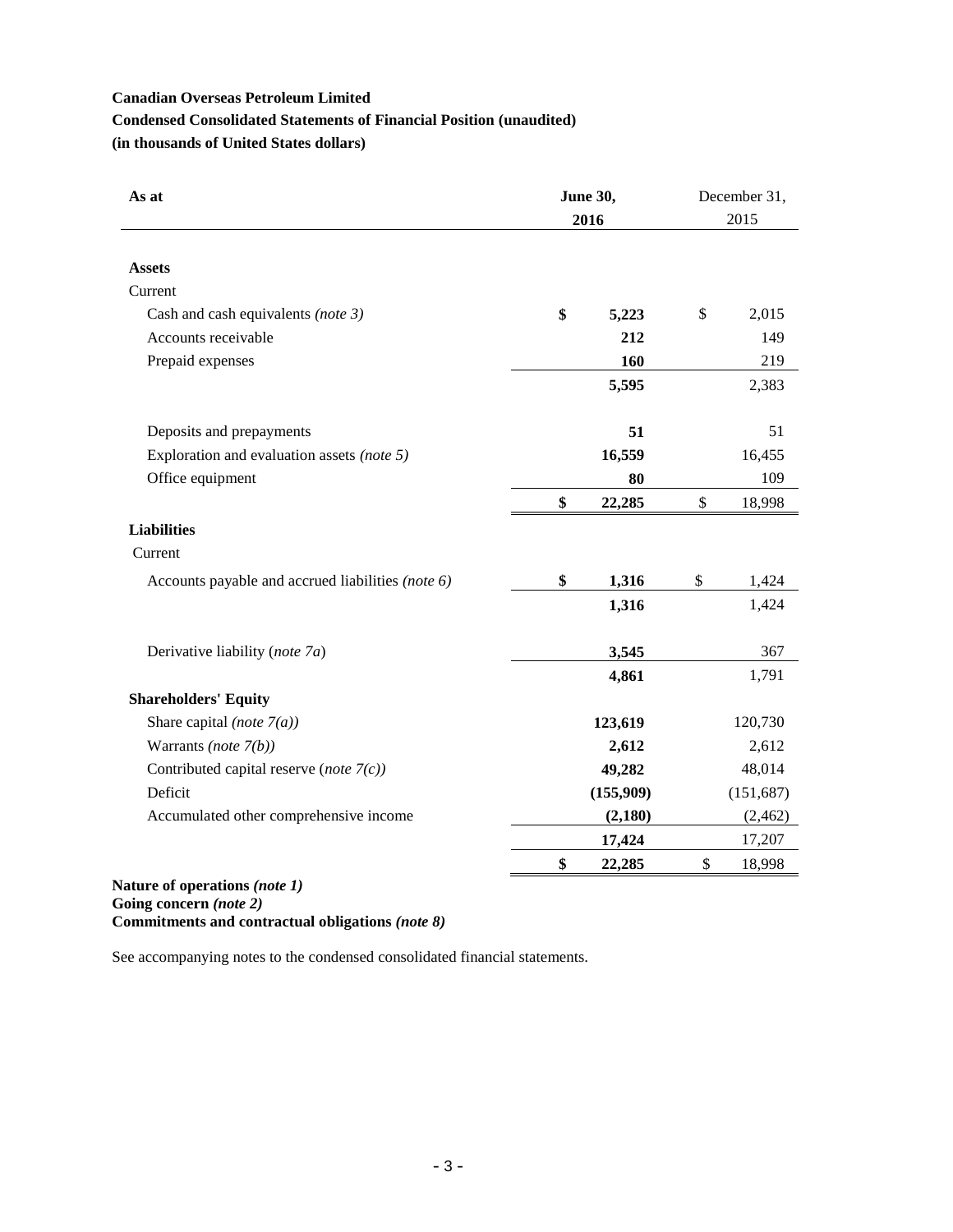## **Condensed Consolidated Statements of Comprehensive Loss (unaudited)**

**(in thousands of United States dollars, except per share amounts)**

|                                                         | Three months<br>ended<br>June 30, 2016 | Three months<br>ended<br>June 30, 2015 | Six months<br>ended<br>June 30, 2016 |              | Six months<br>ended<br>June 30, 2015 |
|---------------------------------------------------------|----------------------------------------|----------------------------------------|--------------------------------------|--------------|--------------------------------------|
| <b>Operations</b>                                       |                                        |                                        |                                      |              |                                      |
| Pre-license costs                                       | \$                                     | \$<br>(90)                             | \$                                   | $\mathbb{S}$ | (140)                                |
| Administrative                                          | (1,390)                                | (1,560)                                | (2, 428)                             |              | (3,060)                              |
| Depreciation                                            | (14)                                   | (17)                                   | (27)                                 |              | (30)                                 |
| Stock based compensation                                | (1,268)                                |                                        | (1,268)                              |              |                                      |
|                                                         | (2,672)                                | (1,667)                                | (3,723)                              |              | (3,230)                              |
| <b>Finance income and costs</b>                         |                                        |                                        |                                      |              |                                      |
| Interest income                                         | 7                                      | 3                                      | 10                                   |              | 11                                   |
| Derivative gain / (loss) (note 7)                       | 395                                    | 6                                      | (259)                                |              | 14                                   |
| Foreign exchange (loss) / gain                          | (202)                                  | 168                                    | (248)                                |              | (212)                                |
|                                                         | 200                                    | 177                                    | (497)                                |              | (187)                                |
| Loss before investments in joint ventures               | (2, 472)                               | (1,490)                                | (4,220)                              |              | (3, 417)                             |
| Loss on investment in joint venture (note 4)            |                                        | (139)                                  | (2)                                  |              | (344)                                |
| Net loss                                                | (2, 472)                               | (1,629)                                | (4,222)                              |              | (3,761)                              |
| Gain / (loss) on translation of foreign<br>subsidiaries | 220                                    | (127)                                  | 282                                  |              | (52)                                 |
| Comprehensive loss                                      | \$<br>(2,252)                          | \$<br>(1,756)                          | \$<br>(3,940)                        | \$           | (3,813)                              |
| Loss per share (basic and diluted)                      | \$<br>(0.00)                           | \$<br>(0.00)                           | \$<br>(0.01)                         | \$           | (0.01)                               |
| Weighted average number of shares<br>outstanding        | 562,579,617                            | 402,050,497                            | 522,459,407                          |              | 402,050,497                          |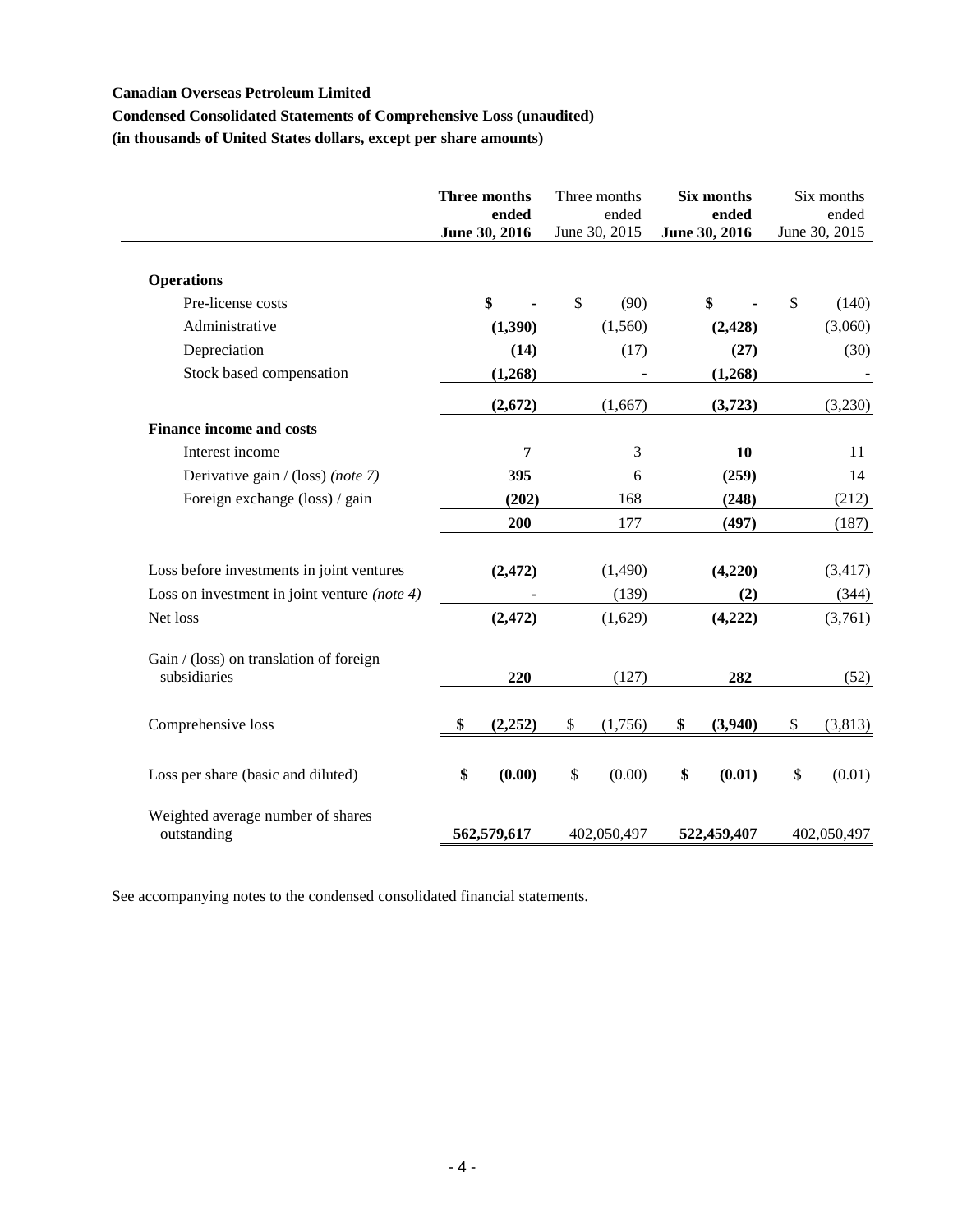## **Condensed Consolidated Statements of Changes in Equity (unaudited)**

**(in thousands of United States dollars)**

|                                                                                                       |     | <b>Share</b><br>Capital | <b>Warrants</b> | Contributed<br>Capital<br><b>Reserve</b> |               | <b>Accumulated</b><br>Other<br>Comprehensive<br>Deficit Income/(Loss) <sup>(1)</sup> | <b>Total</b><br><b>Equity</b> |
|-------------------------------------------------------------------------------------------------------|-----|-------------------------|-----------------|------------------------------------------|---------------|--------------------------------------------------------------------------------------|-------------------------------|
| <b>Balance at January 1, 2015</b>                                                                     | \$  | 117,247                 | \$2,612         | \$<br>48,014                             | \$(145,002)   | \$<br>(2,603)                                                                        | \$20,268                      |
| Comprehensive (loss) /<br>income for the period                                                       |     |                         |                 |                                          | (3,761)       | (52)                                                                                 | (3, 813)                      |
| <b>Balance at June 30, 2015</b>                                                                       | -\$ | 117,247                 | \$2,612         | \$<br>48,014                             | \$ (148, 763) | \$<br>(2,655)                                                                        | \$16,455                      |
| <b>Balance at December 31, 2015</b>                                                                   | S   | 120,730                 | \$2,612         | \$<br>48,014                             | \$ (151,687)  | \$<br>(2, 462)                                                                       | \$17,207                      |
| Issued common shares -<br>net of issue cost and<br>valuation of warrants<br>classified as derivatives |     | 2,889                   |                 |                                          |               |                                                                                      | 2,889                         |
| <b>Stock Options granted</b>                                                                          |     |                         |                 | 1,268                                    |               |                                                                                      | 1,268                         |
| Comprehensive (loss) /<br>income for the period                                                       |     |                         |                 |                                          | (4,222)       | 282                                                                                  | (3,940)                       |
| <b>Balance at June 30, 2016</b>                                                                       |     | \$123,619               | \$<br>2,612     | \$49,282                                 | \$ (155,909)  | \$<br>(2,180)                                                                        | \$17,424                      |

**(1)**As at June 30, 2016 and 2015, the accumulated other comprehensive income balance consists of unrealized foreign exchange on translation of foreign subsidiaries.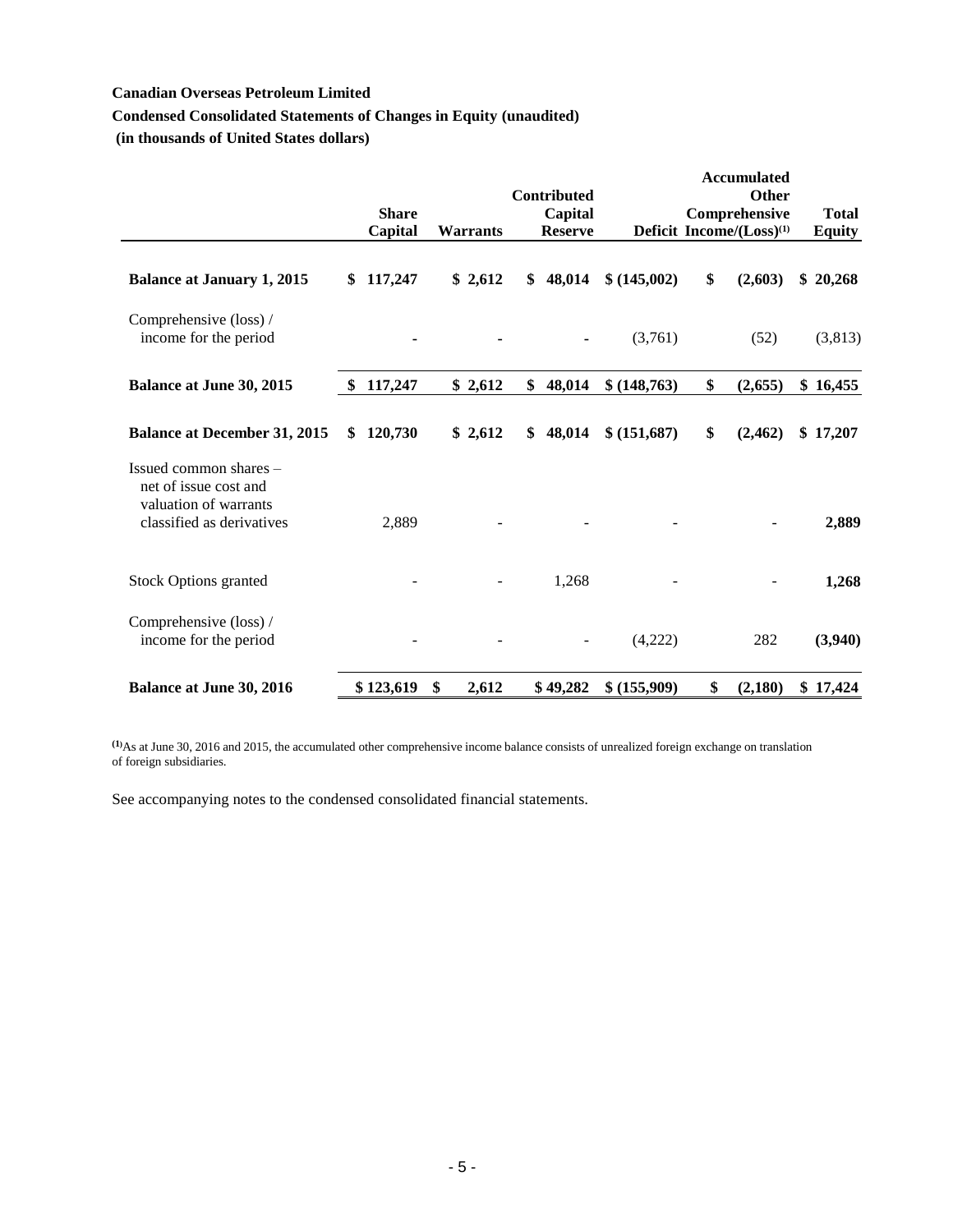## **Condensed Consolidated Statements of Cash Flows (unaudited)**

**(in thousands of United States dollars)**

| For the six months ended June 30                                                      | 2016          | 2015          |
|---------------------------------------------------------------------------------------|---------------|---------------|
| <b>Cash Used In Operating Activities</b>                                              |               |               |
| Loss                                                                                  | \$<br>(4,222) | \$<br>(3,761) |
| Interest income                                                                       | (10)          | (11)          |
| Add (deduct) non-cash items:                                                          |               |               |
| Derivative gain / (loss) (note 7)                                                     | 259           | (14)          |
| Depreciation                                                                          | 27            | 30            |
| Stock-based compensation (note $7(c)$ )                                               | 1,268         |               |
| Unrealized foreign exchange loss                                                      | 309           | 212           |
| Loss on investment in joint venture (note $4$ )                                       | $\mathbf{2}$  | 344           |
| Funds used in operations                                                              | (2,367)       | (3,200)       |
| Net change in non-cash working capital (note 10)                                      | (217)         | 189           |
|                                                                                       | (2, 584)      | (3,011)       |
| <b>Financing Activities</b>                                                           |               |               |
| Issuance of common shares, net of issue costs                                         | 5,864         |               |
| Net change in non-cash working capital (note 10)                                      | 105           |               |
|                                                                                       | 5,969         |               |
| <b>Investing Activities</b>                                                           |               |               |
| Additions to office equipment                                                         |               | (43)          |
| Additions to exploration and evaluation assets                                        |               |               |
| (note 5)                                                                              | (104)         | (80)          |
| Additions to investment in joint venture (note $4$ )                                  | (2)           | (474)         |
| Interest income                                                                       | 10            | 11            |
|                                                                                       | (96)          | (586)         |
| Increase /(Decrease) in cash and cash equivalents<br>during the period                | 3,289         | (3,597)       |
| Effect of foreign exchange on cash and cash<br>equivalents held in foreign currencies | (81)          | (258)         |
| Cash and cash equivalents, beginning of period                                        | 2,015         | 4,705         |
| Cash and cash equivalents, end of period                                              | \$<br>5,223   | \$<br>850     |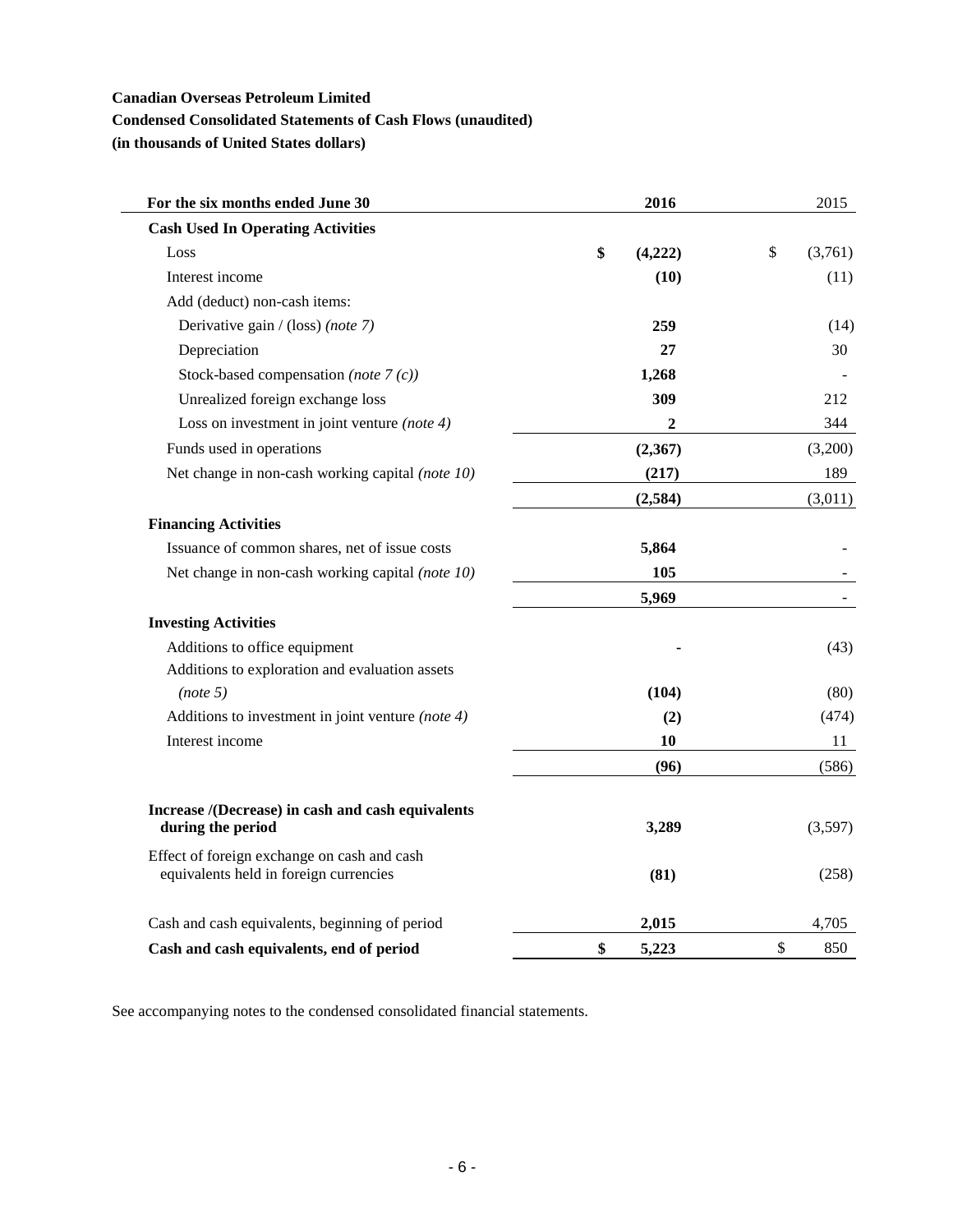## **1. NATURE OF OPERATIONS**

Canadian Overseas Petroleum Limited ("COPL" or the "Company"), is a widely-held publicly traded company incorporated and domiciled in Canada. The Company's common shares are traded on the TSX Venture Exchange in Canada and the London Stock Exchange in the UK. The Company's registered office is in Calgary, Alberta at  $400$ ,  $604 - 1$ <sup>st</sup> Street SW.

COPL and its subsidiaries are involved in the identification, acquisition, exploration and development of oil and natural gas offshore reserves. As at June 30, 2016, the Company has the following subsidiaries, all of which are wholly-owned directly or indirectly:

- COPL Technical Services Limited, which is involved in providing technical services to the COPL group of companies;
- Canadian Overseas Petroleum (UK) Limited ("COPL UK"), which conducts the Company's operations in the United Kingdom ("UK");
- Canadian Overseas Petroleum (Bermuda Holdings) Limited and Canadian Overseas Petroleum (Bermuda) Limited ("COPL B"), which were incorporated to conduct operations in offshore Liberia and elsewhere; and
- Canadian Overseas Petroleum (Namibia) Limited, which was incorporated in Bermuda in October 2014 for potential projects in Namibia.

The Company, along with an unrelated company, Shoreline Energy International Limited, incorporated Shoreline Canoverseas Petroleum Development Corporation Limited ("ShoreCan") in October 2014 in Bermuda to focus on acquisitions of upstream oil and gas exploration, development and producing assets in sub-Saharan Africa. Both partners hold a 50% interest in the joint venture.

### **2. BASIS OF PREPARATION AND GOING CONCERN**

#### *Basis of Preparation and Compliance*

The Company's unaudited condensed interim consolidated financial statements ("financial statements") have been prepared in accordance with International Accounting Standard ("IAS") 34, "Interim Financial Reporting" following acceptable accounting policies under International Financial Reporting Standards ("IFRS") and are reported in thousands of United States dollars ("\$"). The Company's financial statements should be read in conjunction with the Company's audited annual consolidated financial statements as at and for the years ended December 31, 2015 and 2014, which outline the Company's significant accounting policies in Note 3 thereto, which have been applied consistently in these financial statements, as well as the Company's critical accounting judgments and key sources of estimation uncertainty which are also set out in Note 3 thereto.

#### *Going Concern*

These financial statements are prepared on a going concern basis which assumes that the Company will be able to realize its assets and discharge its liabilities in the normal course of business.

Currently, the Company does not have material cash inflows and/or adequate financing to develop profitable operations. The Company is pursuing exploration projects and contracts that will require substantial additional financing before they are able to generate positive operating cash flows. Accordingly, the Company's continued successful operations are dependent on its ability to obtain additional financing. There is no assurance that the Company will be able to obtain adequate financing in the future or that such financing will be obtained on terms advantageous to the Company. With no assurance such financing will be obtained in future, there may be significant doubt the Company will be able to continue as a going concern. These financial statements do not give effect to adjustments that would be necessary to the carrying values and classifications of assets and liabilities should the Company be unable to continue as a going concern.

The financial statements were authorized for issue by the Company's Board of Directors on August 11, 2016.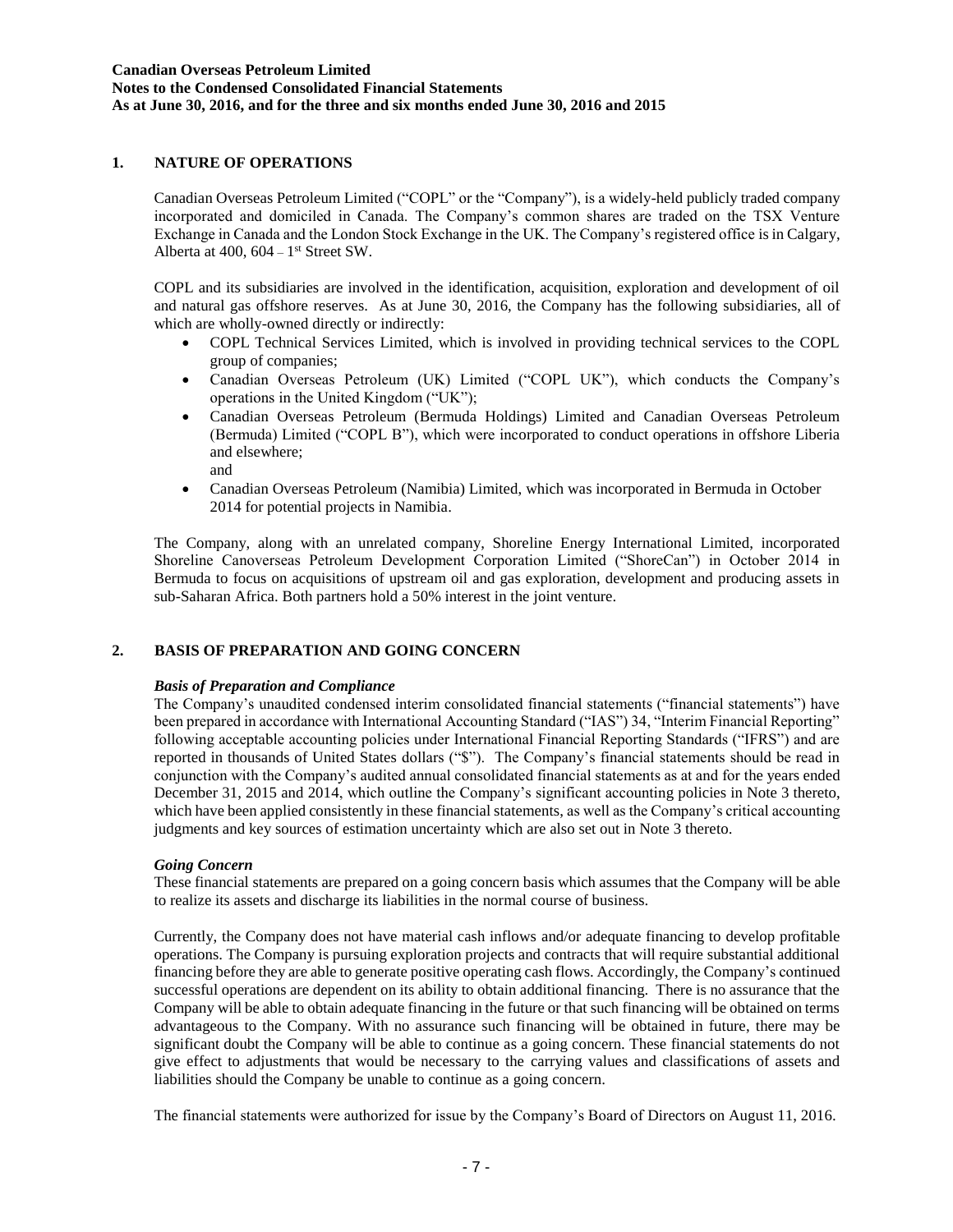## **3. CASH AND CASH EQUIVALENTS**

| (\$000's)            | <b>June 30, 2016</b> | December 31, 2015 |       |
|----------------------|----------------------|-------------------|-------|
| Cash                 | 5,131                |                   | .928  |
| Credit card deposits | 92                   |                   | 87    |
|                      | 5.223                |                   | 2.015 |

Cash balances earn interest, whenever possible, at floating rates based on daily bank deposit rates.

Credit card deposits are bank deposits that cover the maximum credit limit available for corporate credit cards.

The fair value of cash and cash equivalents was \$5.2 million as at June 30, 2016 (\$2.0 million as at December 31, 2015). The Company deposits its cash with reputable Canadian and Bermuda banks. The Company did not have any overdraft facilities in place as at June 30, 2016 and December 31, 2015.

## **4. INVESTMENT IN JOINT VENTURE**

The Company currently holds a 50% interest in a jointly controlled entity, ShoreCan, focusing on acquisitions of upstream oil and gas exploration, development and producing assets in sub-Saharan Africa. The determination of ShoreCan as a joint venture was based on ShoreCan's structure through a separate legal entity whereby neither the legal form nor the contractual arrangement give the owners rights to the assets and obligations for the liabilities within the normal course of business, nor does it give the rights to the economic benefits of the assets or responsibility for settling liabilities associated with the arrangement.

The Company and its joint venture partner signed a funding agreement, effective October 24, 2014 (the "Funding Agreement") providing financial support as needed in proportion to its interest (50% each) in ShoreCan for ShoreCan's expenses and obligations. Amounts advanced to ShoreCan under the terms of the Funding Agreement are unsecured and payable on or before October 24, 2017 contingent upon ShoreCan generating its own cashflows. Interest is charged monthly at an annual rate of 3.0% above USD 12 months LIBOR.

On February 20, 2015, ShoreCan entered into a commercial acquisition, ratified by the Ministry of Energy in Namibia, of an 80% interest in three blocks offshore Namibia. The blocks are defined as 1708, 1709 and 1808.

On August 17, 2015 ShoreCan agreed to an acquisition in Nigeria subject to the approvals of the Nigerian regulatory authorities whereby ShoreCan acquires 80% of the issued share capital of a company with 100% of the equity in and titled interest to an oil appraisal and development project offering near term oil production. The transaction also provides that ShoreCan will take over management and operatorship of the asset. Should the transaction not complete, there is no financial penalty to the Company and any obligations under the transaction agreements will terminate.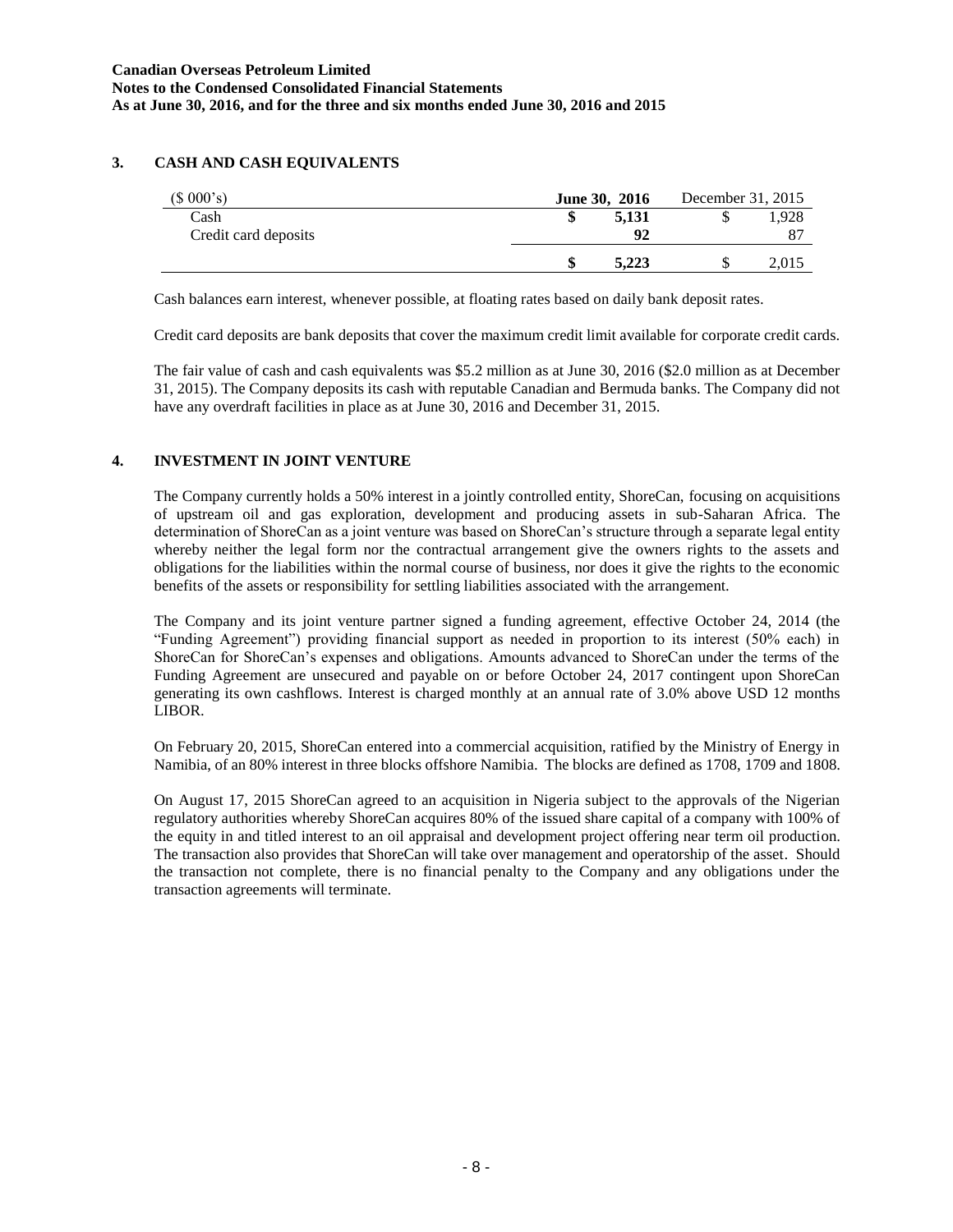## **4. INVESTMENT IN JOINT VENTURE (continued)**

#### **Summarized statement of comprehensive loss for investment in joint venture under equity accounting:**

| (\$000's)                            | Three months<br>ended<br>June 30, 2016 | Three months<br>ended<br>June 30, 2015 | Six months<br>ended<br>June 30, 2016 | Six months<br>ended<br>June 30, 2015 |
|--------------------------------------|----------------------------------------|----------------------------------------|--------------------------------------|--------------------------------------|
| Revenues                             | \$                                     | \$                                     | \$                                   | \$                                   |
| Expenses                             |                                        |                                        |                                      |                                      |
| Pre-licence costs                    | (66)                                   | (60)                                   | (66)                                 | (412)                                |
| General and administration           | (1,096)                                | (217)                                  | (2,161)                              | (275)                                |
|                                      | (1,162)                                | (277)                                  | (2,227)                              | (687)                                |
| Finance income                       |                                        |                                        |                                      |                                      |
| Foreign exchange gain                | 9                                      |                                        | 10                                   |                                      |
| Interest expense                     | (68)                                   |                                        | (125)                                |                                      |
|                                      | (59)                                   |                                        | (115)                                |                                      |
| Net Loss                             | (1,221)                                | (277)                                  | (2,342)                              | (687)                                |
| Share of equity investment (percent) | 50%                                    | 50%                                    | 50%                                  | 50%                                  |
| Company's share of net loss          | \$<br>(610)                            | \$<br>(139)                            | \$<br>(1,171)                        | \$<br>(344)                          |

Included in ShoreCan's expenses for the six months ended June 30, 2016, is \$1.1 million (2015 - \$nil) of management and technical services and \$0.1 million (2015 - \$nil) of interest expense charged by the Company and its subsidiaries.

### **Carrying value of investment in joint venture under equity accounting:**

| <b>Statement of financial position</b><br>(\$000's) | <b>June 30,</b><br>2016 | December 31.<br>2015 |
|-----------------------------------------------------|-------------------------|----------------------|
| <b>Assets</b>                                       |                         |                      |
| Non-current Assets                                  | \$<br><b>250</b>        | \$<br>250            |
| Exploration and evaluation assets                   | 495                     | 495                  |
|                                                     | 745<br>S                | 745                  |
| <b>Liabilities</b>                                  |                         |                      |
| Current liabilities                                 | (222)                   | (151)                |
| Non-current liabilities                             | (8,991)                 | (6, 719)             |
|                                                     | \$<br>(9,213)           | (6, 870)             |

#### **Reconciliation of carrying amount of net investment in joint venture:**

| <b>Carrying amount - Opening</b>               | $\overline{\phantom{a}}$ |      |
|------------------------------------------------|--------------------------|------|
| Increases in net investment in joint venture   |                          |      |
| during the period                              |                          | 729  |
| Loss recognized on investment in joint venture | 2                        | 729) |
| <b>Carrying amount - Ending</b>                | ۰                        |      |

As at June 30, 2016, ShoreCan's non-current liabilities included \$4.5 million due to the Company under the terms of the Funding Agreement (December 31, 2015 - \$3.4 million).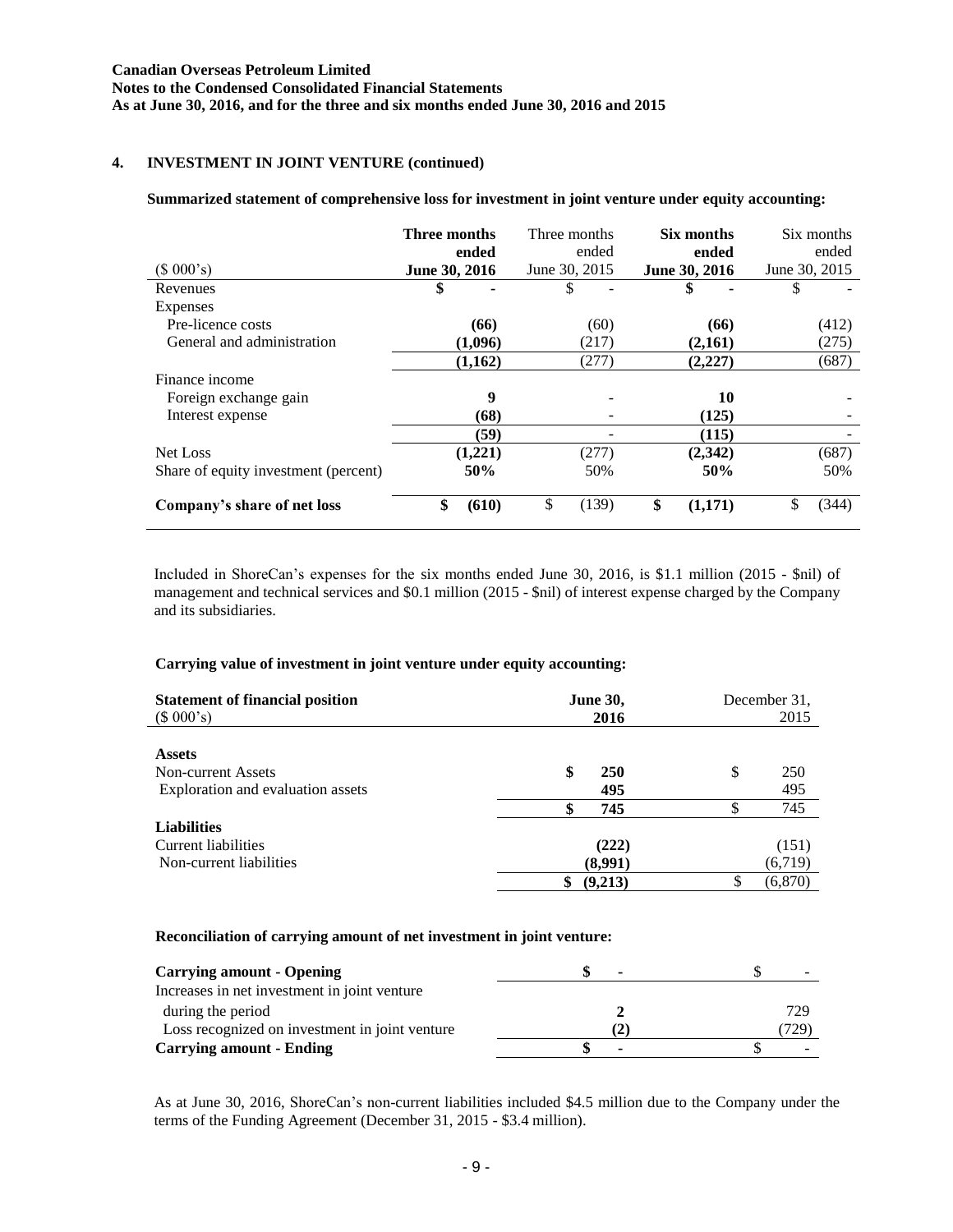## **4. INVESTMENT IN JOINT VENTURE (continued)**

For the six months ended June 30, 2016, the Company's share of ShoreCan's losses of \$1.1 million (six months ended June 30, 2015 - \$0.3 million) exceed the Company's Net Investment of \$2,000 for this period (\$0.3 million for six months ended June 30, 2015). Accordingly, under the equity method, the Company recognized its share of ShoreCan's losses of \$2,000 for the six months ended June 30, 2016 (\$0.3 million for six months ended June 30, 2015).

As at June 30, 2016, the Company's share in ShoreCan's accumulated losses is \$4.2 million (December 31, 2015 - \$3.1 million). Unrecognized accumulated losses on the investment as of June 30, 2016 are \$3.5 million including \$1.1 million of unrecognized losses for six months ended June 30, 2016.

As at June 30, 2016, ShoreCan has commitments of \$0.2 million for annual license fees due in the fourth quarter of 2016 and \$7.0 million which relates to a minimum work programme to be carried out by the second quarter of 2017, under its exploration license in Namibia. In the event that the acquisition of seismic data does not occur in accordance with the work programme, there is no financial penalty to ShoreCan and the license is subject to forfeiture after that date. ShoreCan is currently exploring alternatives for raising sufficient capital to complete the minimum work programme, and plans to proceed under the terms of the exploration license. ShoreCan has capitalized costs in Namibia of \$0.5 million as at June 30, 2016 (December 31, 2015 - \$0.5 million).

## **5. EXPLORATION AND EVALUATION ASSETS**

| (\$000's)               | <b>TOTAL</b> |
|-------------------------|--------------|
| As at January 1, 2015   | 16,305<br>\$ |
| <b>Additions</b>        | 150          |
| As at December 31, 2015 | 16,455       |
| Additions               | 104          |
| As at June 30, 2016     | 16.559       |

### *Liberia*

The Company holds a 17% working interest in Block LB-13 offshore Liberia, with the remaining 83% being held by ExxonMobil Exploration and Production Liberia Limited, who is the operator under this license.

At June 30, 2016, the \$16.6 million recognized as exploration and evaluation assets consists mainly of 3D seismic and capitalized geological evaluation work conducted on Block LB-13.

### **6. ACCOUNTS PAYABLE AND ACCRUED LIABILITIES**

| (\$000's)                  | <b>June 30,</b> | December 31, |
|----------------------------|-----------------|--------------|
|                            | 2016            | 2015         |
| Trade payables             | 833             | 765          |
| Joint interest payables    | 156             | 174          |
| <b>Accrued liabilities</b> | 318             | 473          |
| Other                      | Q               | 12           |
| <b>Total</b>               | \$1,316         |              |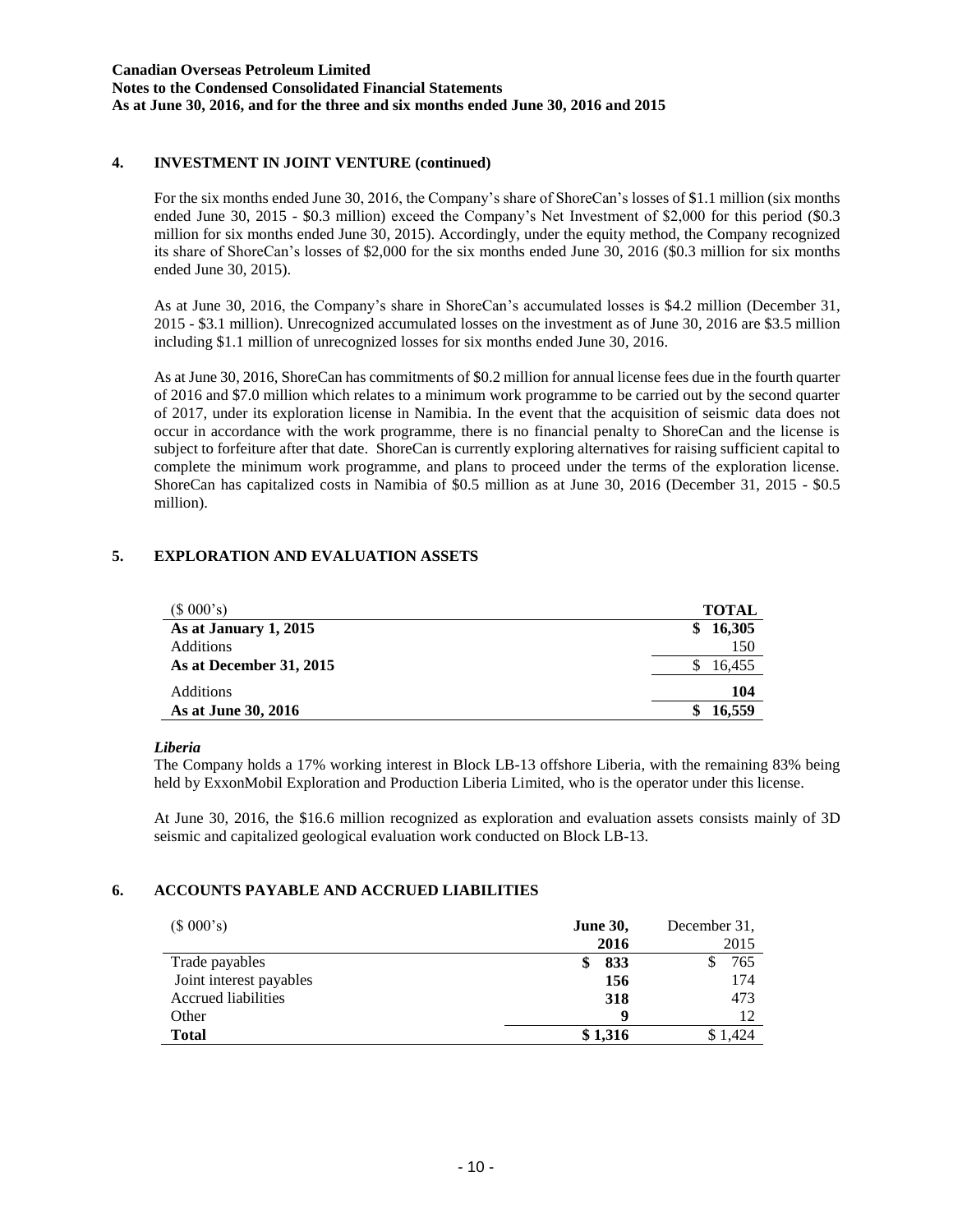### **7. SHARE CAPITAL**

#### **a) Authorized and Issued Common Shares**

#### Authorized

An unlimited number of common voting shares (the "Common Shares") without nominal or par value and an unlimited number of preferred shares, issuable in series.

#### Issued

The issued share capital is as follows:

|                                                               | Number of<br><b>Common Shares</b> | Amount        |
|---------------------------------------------------------------|-----------------------------------|---------------|
| Balance, January 1, 2015                                      | 402,050,497                       | \$117,247     |
| Issued pursuant to public offering on July 9th (i)            | 80,288,699                        | 5,677         |
| Warrants issued from the offering                             |                                   | (1,372)       |
| Share issue costs                                             |                                   | (822)         |
| <b>Balance, December 31, 2015</b>                             | 482,339,196                       | 120,730<br>S. |
| Issued pursuant to Non-Brokered Offering (ii)                 | 22,857,143                        | 1,163         |
| Issued pursuant to Brokered Offering (iii)                    | 101,066,868                       | 5,576         |
| Valuation of Warrants issued from the Offerings (ii $\&$ iii) | ٠                                 | (2,800)       |
| Share issue costs                                             |                                   | (1,050)       |
| <b>Balance, June 30, 2016</b>                                 | 606,263,207                       | 123,619       |

(i) On July 9, 2015, the Company closed a short form prospectus in connection with a marketed offering of Units of the Company ("2015 Offering"). Each Unit consisted of one Common Share in the capital of the Company and one share purchase warrant. Each share purchase warrant ("2015 Offering Warrant") entitles the holder thereof to purchase one Common Share at an exercise price of CAD 0.12 (\$0.09) per Common Share on or before the date that is 24 months following the closing date.

The Company issued 80,288,699 Units at a price of CAD 0.09 (\$0.07) for gross proceeds of CAD 7.2 million (\$5.7 million). The agents were paid a cash commission of CAD 0.4 million (\$0.3 million) representing 6.0% of the gross proceeds of the 2015 Offering. Other expenses related to the 2015 Offering of Units amounted to approximately CAD 0.5 million (\$0.4 million).

The fair value of the 2015 Offering Warrants estimated at \$1.4 million (using a Black-Scholes option pricing model with assumptions as noted in below table) was netted against proceeds from share capital and a derivative liability of \$1.4 million was recognized as at July 9, 2015. The 2015 Offering Warrants' exercise price is in CAD, and the Company's functional currency is in USD. As there is variability in these exchange rates, the 2015 Offering Warrants are classified as a derivative financial instrument.

As at June 30, 2016, the derivative liability was revalued and a derivative loss of \$0.4 million on the derivative liability was recognized for the six months ended June 30, 2016. The derivative liability in respect of the 2015 Offering Warrants as at June 30, 2016, was estimated at \$0.8 million (December 31, 2015 - \$0.4 million), using a Black-Scholes option pricing model with the assumptions as noted in the table below.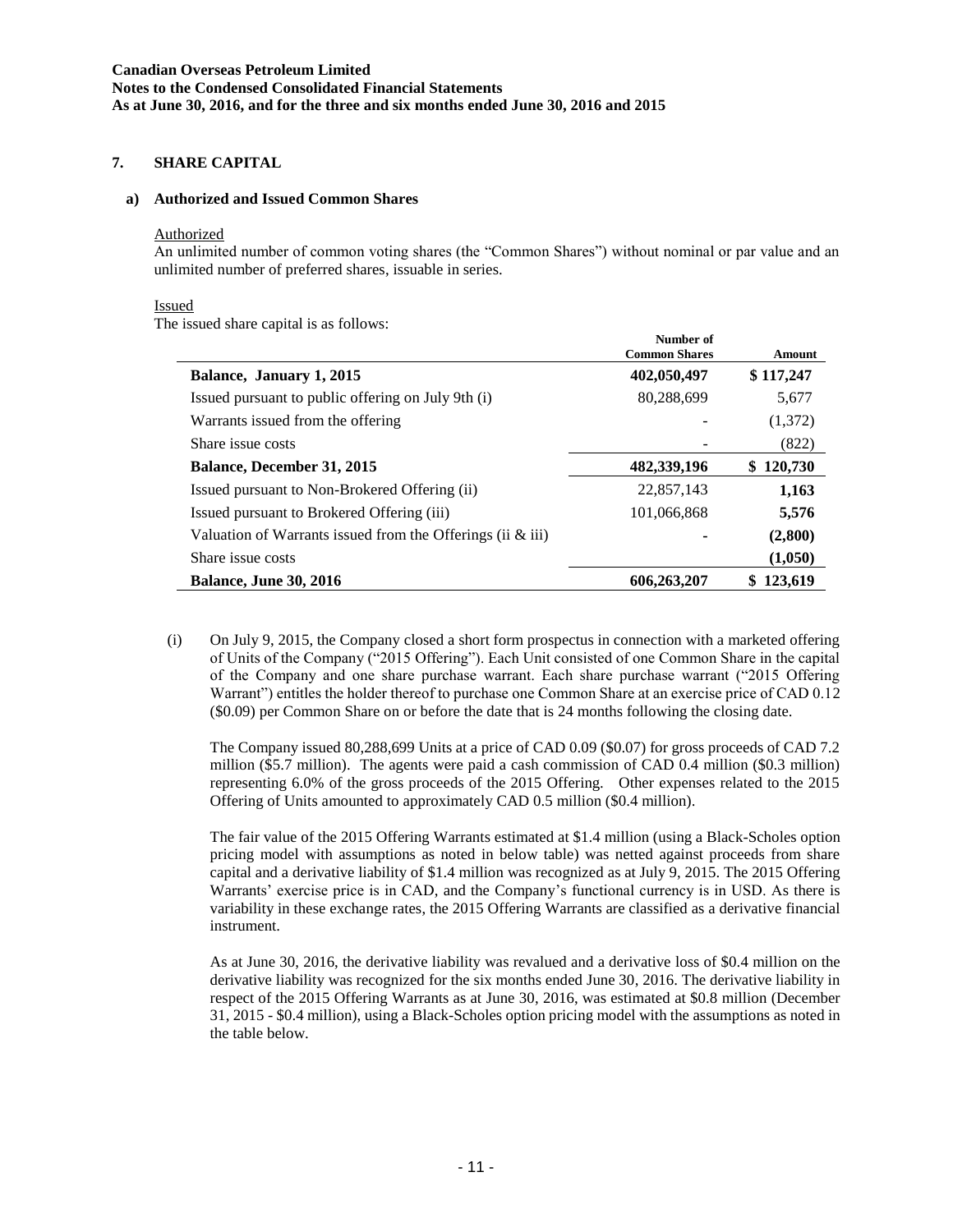**Canadian Overseas Petroleum Limited Notes to the Condensed Consolidated Financial Statements As at June 30, 2016, and for the three and six months ended June 30, 2016 and 2015**

#### **7. SHARE CAPITAL (continued)**

#### **a) Authorized and Issued Common Shares (continued)**

The Company also issued 4,548,380 share purchase warrants ("2015 Offering Agent Warrants") to its agents as compensation warrants in an amount equal to 6.0% of 75,806,333 of the Common Shares issued pursuant to the 2015 Offering. Each 2015 Offering Agent Warrant entitles the holder to purchase one Common Share of the Company that is 24 months following the closing date, at an exercise price of CAD 0.09 (\$0.07).

The fair value of the 2015 Offering Agent Warrants estimated at \$0.1 million (using a Black-Scholes option pricing model with assumptions as noted in the table below) was netted against proceeds from share capital and a derivative liability of \$0.1 million was recognized as at July 9, 2015.

As at June 30, 2016, the derivative liability was revalued and a derivative loss of \$34,800 on the derivative liability was recognized for the six months ended June 30, 2016. The derivative liability in respect of the 2015 Offering Agent Warrants as at June 30, 2016, was estimated at \$66,000 (December 31, 2015 - \$2,000), using a Black-Scholes option pricing model.

The following assumptions were used for Black-Scholes option pricing model to estimate a fair value of the 2015 Offering Warrants and 2015 Offering Agent Warrants as at the date of issue and as at June 30, 2016:

|                               | July 9, 2015 | June 30, 2016 |
|-------------------------------|--------------|---------------|
|                               |              |               |
| Risk-free interest rate       | 0.39%        | $0.52\%$      |
| Weighted average life (years) | 2.0          | 1.0           |
| Expected volatility           | 85%          | 90%           |
| Expected dividend yield       | 0%           | 0%            |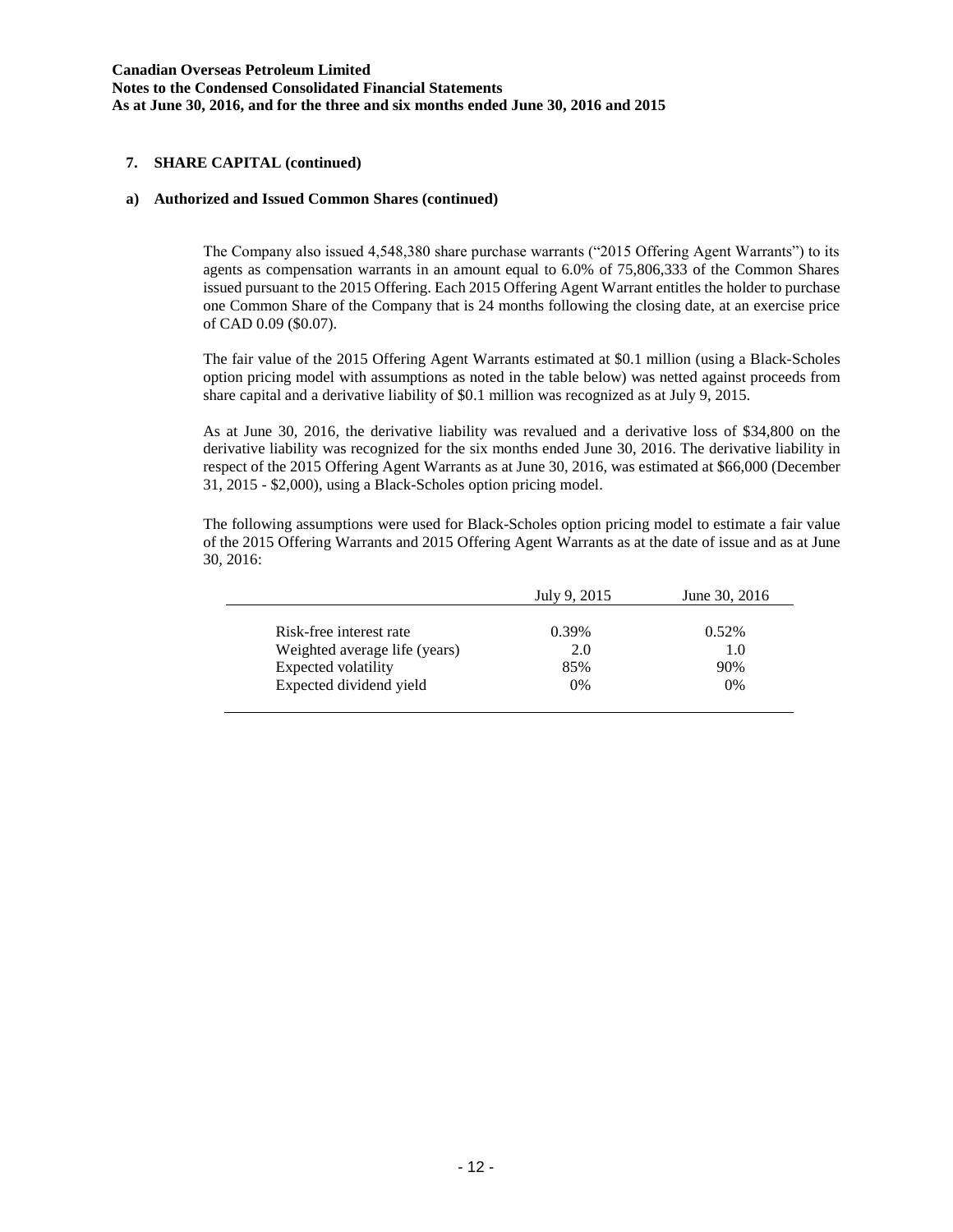**Canadian Overseas Petroleum Limited Notes to the Condensed Consolidated Financial Statements As at June 30, 2016, and for the three and six months ended June 30, 2016 and 2015**

### **7. SHARE CAPITAL (continued)**

### **a) Authorized and Issued Common Shares (continued)**

(ii) On April 28, 2016, further to the first tranche of the private placement to investors in the United Kingdom and on a non-brokered basis ("Non-Brokered Offering"), the Company issued 22,857,143 units at a price of GBP 0.035 (\$0.051) for gross proceeds of GBP 0.8 million (\$1.2 million). Each unit consists of one Common Share in the capital of the Company and one share purchase warrant ("Non-Brokered Offering Warrant"). Each Non-Brokered Offering Warrant entitles the holder thereof to purchase one Common Share at an exercise price of GBP 0.0475 (\$0.0695) per Common Share on or before the date that is 24 months following the closing date.

The fair value of the Non-Brokered Offering Warrants estimated at \$0.6 million (using a Black-Scholes option pricing model with assumptions as noted in a table below) was netted against proceeds from share capital and a derivative liability of \$0.6 million was recognized as at April 28, 2016. The Non-Brokered Offering Warrants' exercise price is in GBP, and the Company's functional currency is in USD. As there is variability in these exchange rates, the Non-Brokered Offering Warrants are classified as a derivative financial instrument.

As at June 30, 2016, the derivative liability was revalued and a derivative gain of \$77,000 on the derivative liability was recognized for the six months ended June 30, 2016. The derivative liability in respect of the Non-Brokered Offering Warrants as at June 30, 2016, was estimated at \$0.4 million, using a Black-Scholes option pricing model with the assumptions as noted in the table below.

In connection with the Non-Brokered Offering, the Company paid a cash finder's fee of GBP 0.1 million (\$0.2 million) and issued 1,177,114 warrants (the Finder's Warrants") as compensation warrants. Each Finder's Warrant entitles the holder thereof to purchase one Common Share of the Company at an exercise price of GBP 0.035 (\$0.051) per Common Share on or before the date that is 24 months following the closing date. Other expenses related to the Non-Brokered Offering of Units amounted to \$0.2 million.

The fair value of the Finder's Warrants estimated at \$35,000 (using a Black-Scholes option pricing model with assumptions as noted in the table below) was netted against proceeds from share capital (as share issue costs) and a derivative liability of \$35,000 million was recognized as at April 28, 2016.

As at June 30, 2016, the derivative liability was revalued and a derivative gain of \$4,000 on the derivative liability was recognized for the six months ended June 30, 2016. The derivative liability in respect of the Finder's Warrants as at June 30, 2016, was estimated at \$28,000, using a Black-Scholes option pricing model.

The following assumptions were used for Black-Scholes option pricing model to estimate a fair value of the Non-Brokered Offering Warrants and the Finder's Warrants as at the date of issue and as at June 30, 2016:

|                               | April 28, 2016 | June 30, 2016 |
|-------------------------------|----------------|---------------|
| Risk-free interest rate       | 0.54%          | 0.10%         |
| Weighted average life (years) | 2.0            | 1.83          |
| Expected volatility           | 90%            | 90%           |
| Expected dividend yield       | $0\%$          | $0\%$         |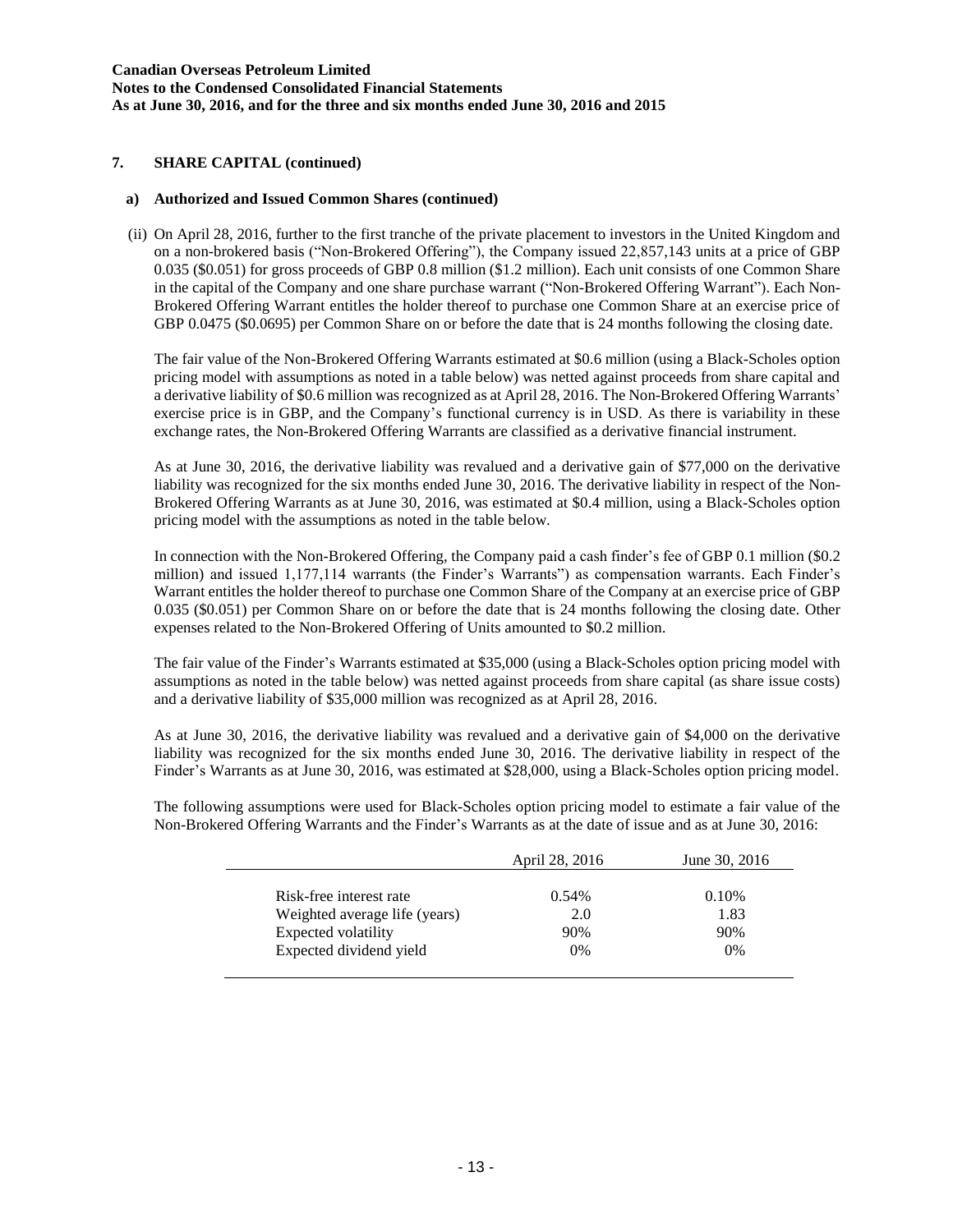#### **Canadian Overseas Petroleum Limited Notes to the Condensed Consolidated Financial Statements As at June 30, 2016, and for the three and six months ended June 30, 2016 and 2015**

(iii) On May 3, 2016, further to a brokered portion of the private placement in Canada ("Brokered Offering"), the Company issued 101,066,868 units at a price of CAD 0.07 (\$0.055) for gross proceeds of CAD 7.1 million (\$5.6 million). Each unit consists of one common share in the capital of the Company ("Common Share") and one share purchase warrant ("Brokered Offering Warrant"). Each Brokered Offering Warrant entitles the holder thereof to purchase one Common Share at an exercise price of CAD 0.095 (\$0.075) per Common Share on or before the date that is 24 months following the closing date.

The fair value of the Brokered Offering Warrants estimated at \$2.2 million (using a Black-Scholes option pricing model with assumptions as noted in a table below) was netted against proceeds from share capital and a derivative liability of \$2.2 million was recognized as at May 3, 2016. The Brokered Offering Warrants' exercise price is in CAD, and the Company's functional currency is in USD. As there is variability in these exchange rates, the Brokered Offering Warrants are classified as a derivative financial instrument.

As at June 30, 2016, the derivative liability was revalued and a derivative gain of \$0.1 million on the derivative liability was recognized for the six months ended June 30, 2016. The derivative liability in respect of the Brokered Offering Warrants as at June 30, 2016, was estimated at \$2.1 million, using a Black-Scholes option pricing model with the assumptions as noted in the table below.

In connection with the Brokered Offering, the Company paid a cash commission to its Agents of CAD 0.4 million (\$0.3 million) and issued 5,233,206 warrants (the "Agents' Warrants") as compensation warrants. Each Agents' Warrant entitles the holder thereof to purchase one Common Share of the Company at an exercise price of CAD 0.07 (\$0.055) per Common Share on or before the date that is 24 months following the closing date. Other expenses related to the Brokered Offering of units amounted to \$0.2 million.

The fair value of the Agents' Warrants estimated at \$138,000 (using a Black-Scholes option pricing model with assumptions as noted in the table below) was netted against proceeds from share capital (as share issue costs) and a derivative liability of \$138,000 was recognized as at May 3, 2016.

As at June 30, 2016, the derivative liability was revalued and a derivative gain of \$5,000 on the derivative liability was recognized for the six months ended June 30, 2016. The derivative liability in respect of the Agents' Warrants as at June 30, 2016, was estimated at \$130,000 using a Black-Scholes option pricing model.

The following assumptions were used for Black-Scholes option pricing model to estimate a fair value of the Brokered Offering Warrants and the Agents' Warrants as at the date of issue and as at June 30, 2016:

|                               | May 3, 2016 | June 30, 2016 |
|-------------------------------|-------------|---------------|
| Risk-free interest rate       | 0.58%       | 0.52%         |
| Weighted average life (years) | 2.0         | 1.83          |
| Expected volatility           | 90%         | 90%           |
| Expected dividend yield       | $0\%$       | $0\%$         |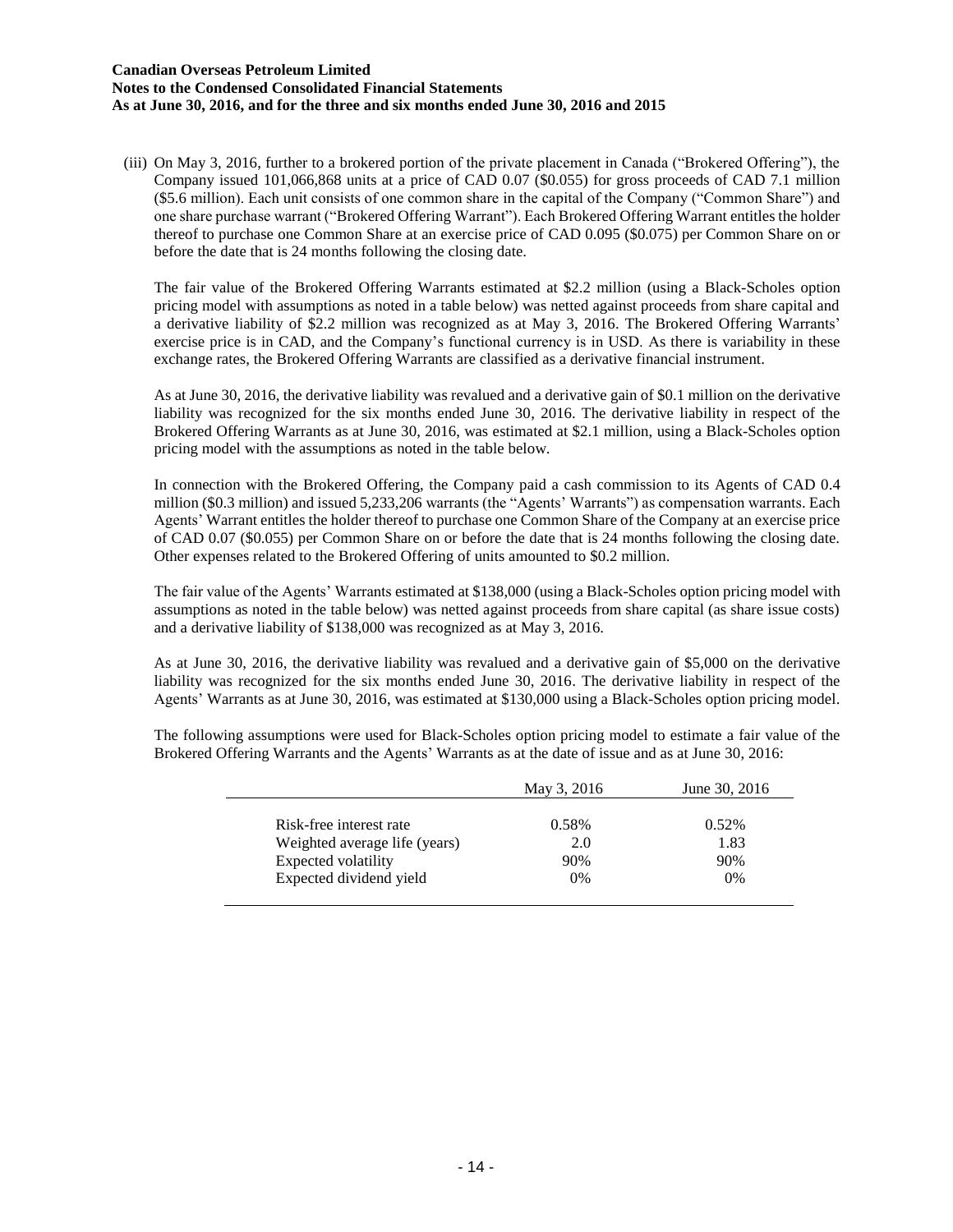## **7. SHARE CAPITAL (continued)**

#### **b) Warrants**

A summary of the Company's share purchase warrants outstanding at June 30, 2016 is as follows:

| (\$000's)                                             | Number of<br>Warrants | Weighted Avg.<br><b>Exercise Price*</b> | <b>Fair Value</b><br>оf<br>Warrants | <b>Expiry</b><br>Date |
|-------------------------------------------------------|-----------------------|-----------------------------------------|-------------------------------------|-----------------------|
| Balance, January 1, 2015                              | 51,443,889            | \$0.36                                  | \$2,612                             |                       |
| Issued pursuant to public offering (note $8$ (a) (i)) | 80,288,699            | 0.09                                    |                                     | July 9, 2017          |
| Issued pursuant to public offering (note $8$ (a) (i)) | 4.548.380             | 0.07                                    |                                     | July 9, 2017          |
| Balance, December 31, 2015                            | 136,280,968           | \$0.19                                  | \$2,612                             |                       |
| Issued Non-Brokered Warrants (note 8 (a) (ii))        | 22,857,143            | 0.07                                    |                                     | April 28, 2018        |
| Issued Finder's Warrants (note 8 (a) (ii))            | 1,177,114             | 0.05                                    |                                     | April 28, 2018        |
| Issued Brokered Warrants (note 8 (a) (iii))           | 101,066,868           | 0.07                                    |                                     | May 3, 2018           |
| Issued Agents' Warrants (note 8 (a) (iii))            | 5,233,206             | 0.06                                    |                                     | May 3, 2018           |
| Expired 2014 Offering Agent Warrants                  | (888,889)             | \$0.22                                  |                                     |                       |
| <b>Balance, June 30, 2016</b>                         | 265,726,410           | \$0.16                                  | \$2,612                             |                       |

\*The weighted average exercise price has been converted in USD based on the foreign exchange rate in effect at the date of issuance

On April 4, 2016, a total of 888,889 Common Share purchase warrants issued to the Company's agent (further to 2014 public offering), expired unexercised.

All Warrants issued during 2015 and 2016 have an exercise price is in CAD or GBP; as the Company's functional currency is USD, these Warrants are classified as a derivative financial instruments and their initial fair value is netted against proceeds from share capital.

### **c) Incentive Stock Options**

The Company has a stock option plan where the number of Common Shares reserved under the plan shall not exceed 10% of the issued and outstanding Common Shares and the number reserved for any one individual may not exceed 5% of the issued and outstanding shares. Exercise prices for stock options granted are determined by the closing market price on the day before the date of grant.

On May 12, 2016, the Company granted to its directors, officers, employees and consultants 40,780,000 stock options to acquire the Company's common shares at an exercise price of CAD 0.10 (\$0.08). The options vest immediately and expire five years from the date of grant. The related stock-based compensation expense of \$1.3 million has been recognized in the statement of comprehensive loss and as addition to contributed capital reserve.

The fair value of each option granted was estimated on the date of grant using a Black-Scholes option pricing model with the following assumptions:

|                               | May 12, 2016 |
|-------------------------------|--------------|
|                               |              |
| Risk-free interest rate       | $0.64\%$     |
| Weighted average life (years) | 4.0          |
| Expected volatility           | 90%          |
| Expected dividend yield       | 0%           |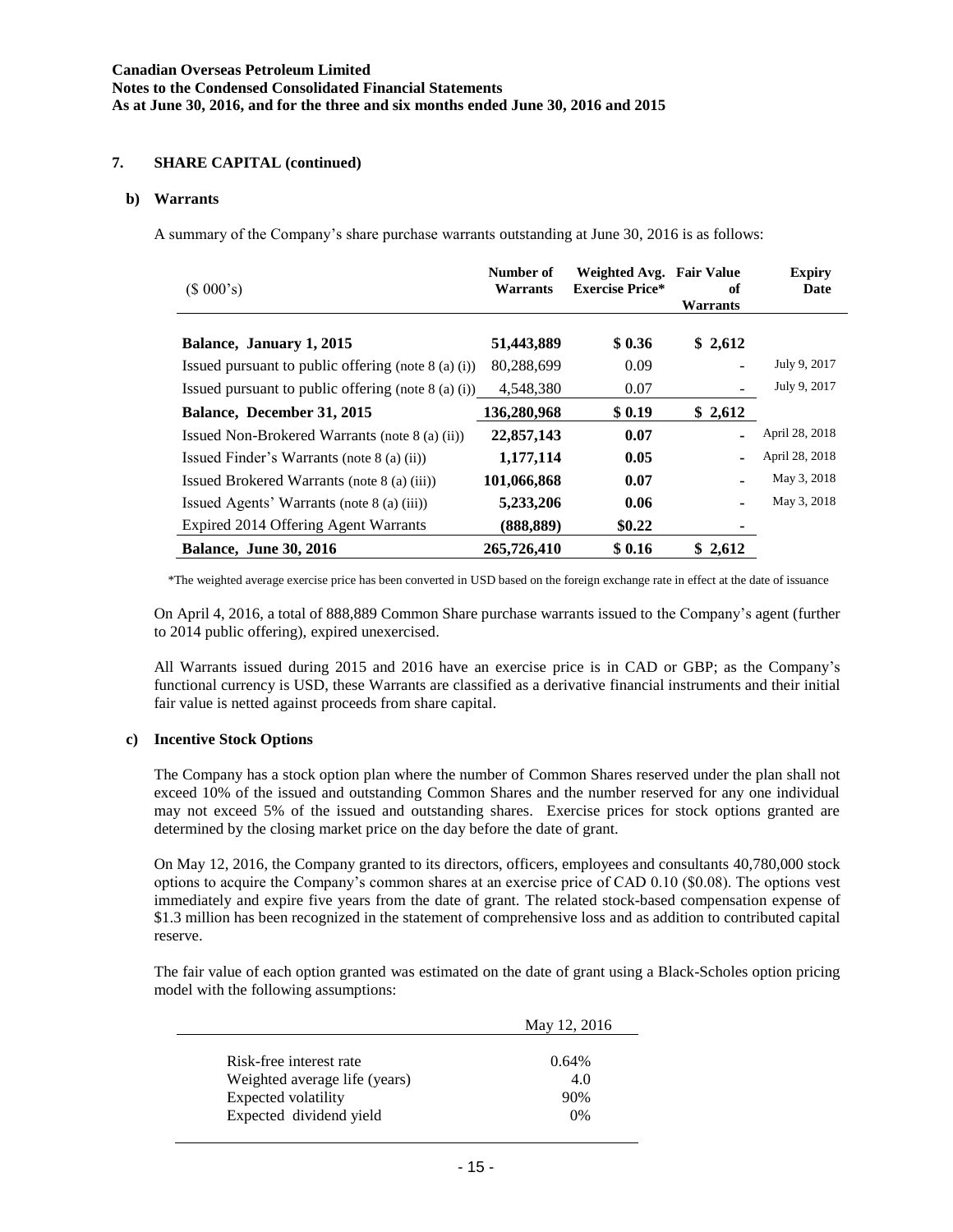### **7. SHARE CAPITAL (continued)**

#### **c) Incentive Stock Options (continued)**

During the six months ended June 30, 2016, 9,190,000 stock options expired unexercised and 1,100,000 stock options were forfeited. No stock options were exercised during the six months ended June 30, 2016 and the year ended December 31, 2015.

As at June 30, 2016, a total of 49,805,000 stock options to purchase Common Shares are outstanding, having a weighted average exercise price of \$0.11 per share and a remaining weighted average contractual life of 4.4 years.

| $(S\ 000's)$                                     | Number of<br><b>Options</b> | Weighted Avg.<br><b>Exercise Price*</b> | <b>Contributed</b><br><b>Capital Reserve</b> |  |
|--------------------------------------------------|-----------------------------|-----------------------------------------|----------------------------------------------|--|
| Balance, January 1, 2015                         | 28,065,000                  | S<br>0.49                               | \$<br>48,014                                 |  |
| Expired                                          | (6,950,000)                 | 0.63                                    |                                              |  |
| Forfeited                                        | (1,800,000)                 | 0.33                                    |                                              |  |
| <b>Balance and exercisable December 31, 2015</b> | 19,315,000                  | \$0.46                                  | 48,014<br>\$                                 |  |
| Granted                                          | 40.780,000                  | 0.08                                    | 1.268                                        |  |
| Expired                                          | (9,190,000)                 | 0.69                                    |                                              |  |
| Forfeited                                        | (1,100,000)                 | 0.39                                    |                                              |  |
| <b>Balance and exercisable June 30, 2016</b>     | 49,805,000                  | \$0.11                                  | 49,282                                       |  |
|                                                  |                             |                                         |                                              |  |

\*The weighted average exercise price has been converted in USD based on the foreign exchange rate in effect at the date of issuance

Subsequent to quarter end, on July 1, 2016, 300,000 stock options issued to an employee with an exercise price of \$0.48, expired unexercised.

## **8. COMMITMENTS AND CONTRACTUAL OBLIGATIONS**

As at June 30, 2016, the Company has the following commitments:

| (\$000's)    | Total   | Less than<br><b>One Year</b> | <b>One to Three</b><br>Years | <b>Four to Five</b><br><b>Years</b> | After Five<br>Years      |
|--------------|---------|------------------------------|------------------------------|-------------------------------------|--------------------------|
| Office lease | \$1,733 | 507                          | 1.015                        | 211                                 | $\overline{\phantom{0}}$ |

The Company is committed under operating lease agreement for the rental of office space in Calgary, Canada. The approximate total lease payments are \$1.7 million and are payable over the next four years.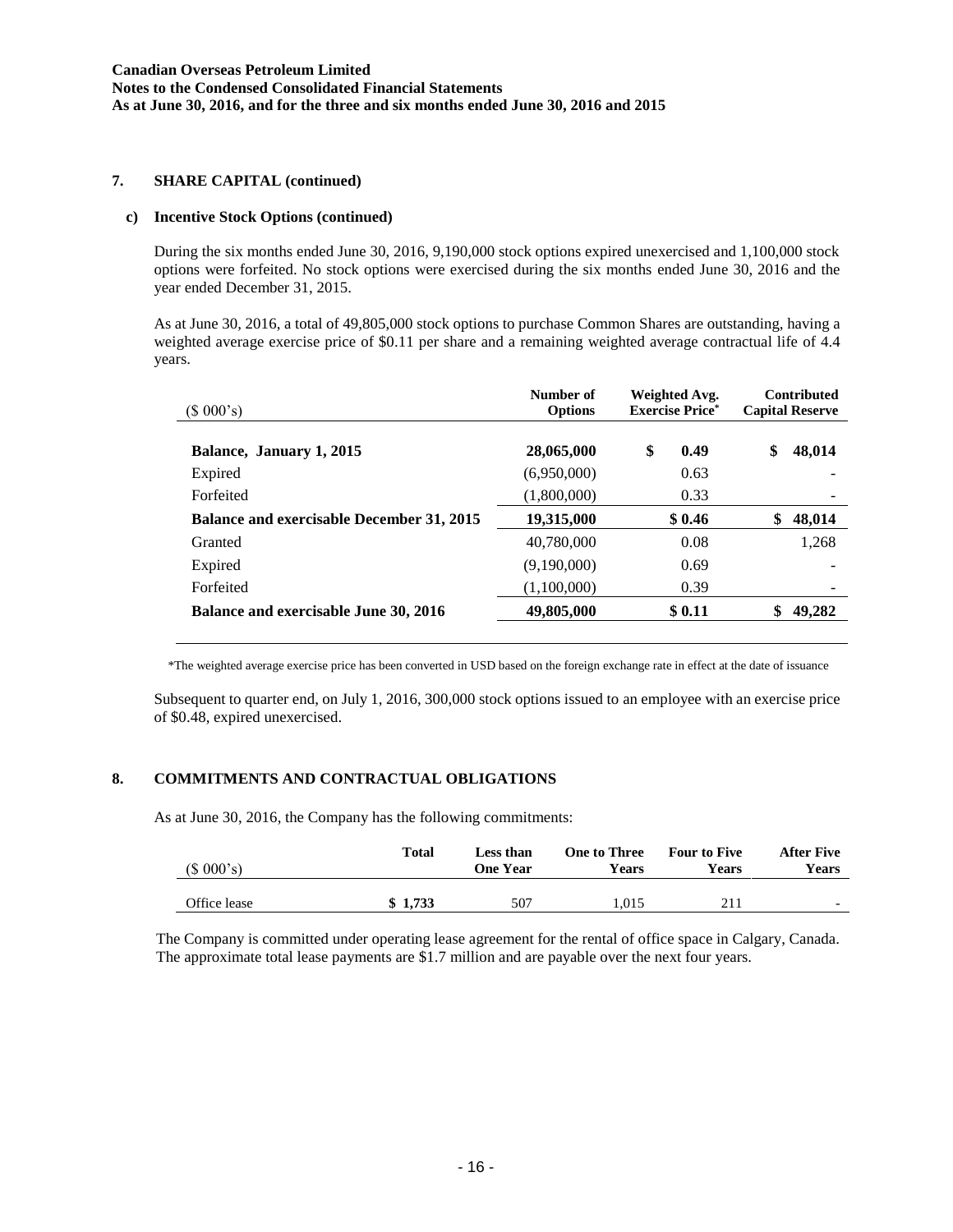## **9. FINANCIAL INSTRUMENTS**

The Company has classified its cash and cash equivalents, other deposits and derivative liability as financial assets and liabilities at fair value through profit and loss and has measured them at fair value. Accounts receivable and loan receivable are classified as loans and receivables; accounts payable and accrued liabilities are classified as other liabilities; these items are measured at amortized cost.

The Company uses the following hierarchy for determining and disclosing the fair value of financial instruments depending on the observability of the inputs employed in the measurement:

Level 1: fair value measurements are based on unadjusted quoted prices in active markets for identical assets or liabilities. An active market for an asset or liability is considered to be a market where transactions occur with sufficient frequency and volume to provide pricing information on an ongoing basis. At June 30, 2016, cash and cash equivalents, are valued using Level 1 inputs.

Level 2: fair value measurements are based on valuation models and techniques where the significant inputs are derived from quoted indices. Level 2 valuations are based on inputs including quoted forward prices, time value, volatility factors and broker quotes that can be observed or corroborated in the market for the entire duration of the derivative instrument. At June 30, 2016, the derivative liability is valued using Level 2 inputs.

Level 3: fair value measurements are based on unobservable information or where the observable data does not support a significant portion of the instrument's fair value. At June 30, 2016 the Company did not have any financial assets or liabilities valued using Level 3, and there were no transfers in and out of Level 3 during the six months ended June 30, 2016.

#### **a) Fair values**

As at June 30, 2016 and December 31, 2015, the fair values of all financial instruments not carried at fair value approximated their carrying values due to their short-term maturity.

#### **b) Foreign exchange risk**

To mitigate a portion of its exposure and to the extent it is feasible, the Company keeps its funds in currencies applicable to its known short-term obligations.

Cash and cash equivalents includes amounts denominated in the following foreign currencies:

|                             | <b>June 30, 2016</b> | December 31, 2015 |
|-----------------------------|----------------------|-------------------|
| <b>Great British Pounds</b> | 401                  |                   |
| Canadian Dollars            | 5.656                | 2.649             |